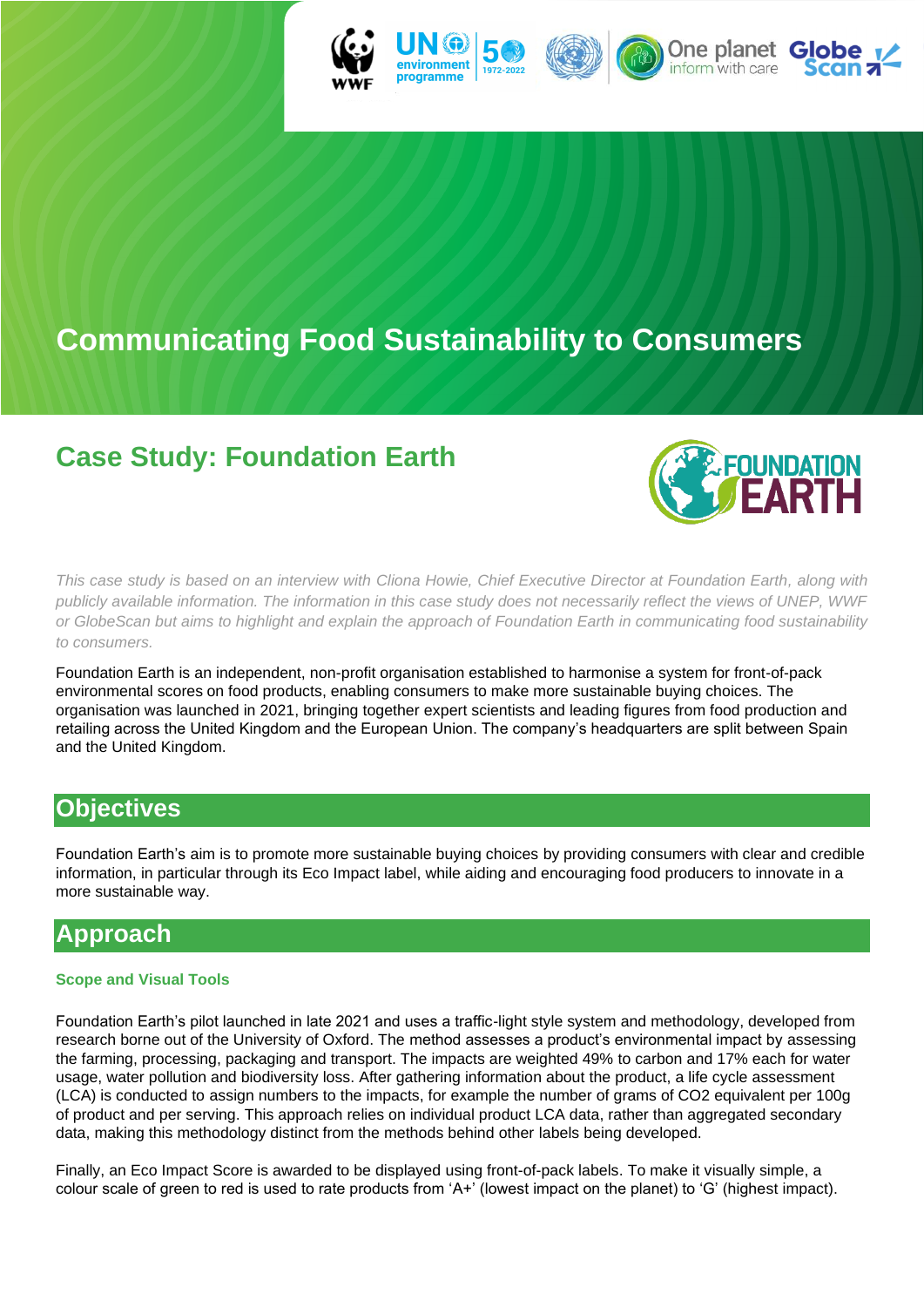This approach is designed to be user friendly and easy to recognise, on the basis that consumers often make their food purchase decisions in a matter of seconds, so anything aiming to influence this needs to be immediately intelligible to people and highly visual. In addition, a combination of colour and the letter was chosen to increase accessibility, for example to allow colour-blind consumers to understand it. **Channels and Layering of Information**

The primary channel through which Foundation Earth will communicate to consumers is the Eco Impact label on product packaging or at point of sale.

Beyond this, for consumers looking for more details, [Foundation Earth's website](https://www.foundation-earth.org/products/) has a repository of rating and product information which can be reached by scanning a code on the back of the labelled-product or visiting the website directly and searching for that particular product. The website houses in-depth information on the impact information and certification parameters. The consumer can learn about the impact of the product at different life cycle stages from ingredients, processing and transport to packaging and retail.

#### **Messaging**

Foundation Earth's messaging aims to be transparent, evidence-based and simple. As an organisation, Foundation Earth believes that consumers have the right to access credible data about the impact of the food they purchase and consume. Foundation Earth is striving to create a harmonised, scientifically robust, credible and transparent communication stream to consumers on the life-cycle environmental impacts of products, which will accurately allow them to compare products in a given product category. Ensuring this information is as clear and simple as possible is part of the organisation's mission to educate people and raise understanding of the environmental impacts of food and to build consumer awareness of the power of their purchasing decisions.

#### **Partnerships**

Foundation Earth has received support from food producers, retailers, scientists and politicians. Marks & Spencer, Sainsbury's, Nestlé, Tyson Foods and Spanish supermarket Eroski are among the companies on the Foundation's industry advisory group, who help advise on the potential for environmental labelling on food products and support Foundation Earth's ambition to help build a more sustainable food industry**.** Many Foundation Earth members are also participating in pilots that support an intensive nine-month development programme to prepare for Europe-wide roll out of the 'Eco Impact' label in 2022.

More than 200 products currently carry the Eco Impact label across the EU, covering categories of meat, processed vegetables, milk, pulses, and cereals. Early adopters of the label include the companies Finnebrogue Artisan (whose late founder Denis Lynn founded Foundation Earth), Mash Direct, Mighty, Natco and Whites Speedicook Limited.

### **Measuring Success**

As the pilot launched in late 2021, it is too early to assess the implications and customer uptake of the 'Eco Impact' label. Initial feedback reveals that a key takeaway for some consumers has been an impression of trust and appreciation to the brands for going through the process and being committed to transparency via an independent third party such as Foundation Earth, rather than detailed engagement with the specific score on a product.

Foundation Earth plans to conduct focus groups to test different tactics and approaches including both online and instore and using this feedback to improve the rating label in the future. The organisation has set itself a milestone in Q3 of 2022 to produce substantial reports on the label, consumer reaction, number of products, diversity of products and other high-level learnings and trends.

### **Challenges**

Creating awareness of the Eco Impact label and its objective is one of the biggest challenges for Foundation Earth. This is compounded by the proliferation of ecolabels on food products, which potentially compete for visibility. Bringing about consistency in the level of disclosure on the packaging itself is dependent on each company owning the product, and Foundation Earth is trying to standardise this aspect.